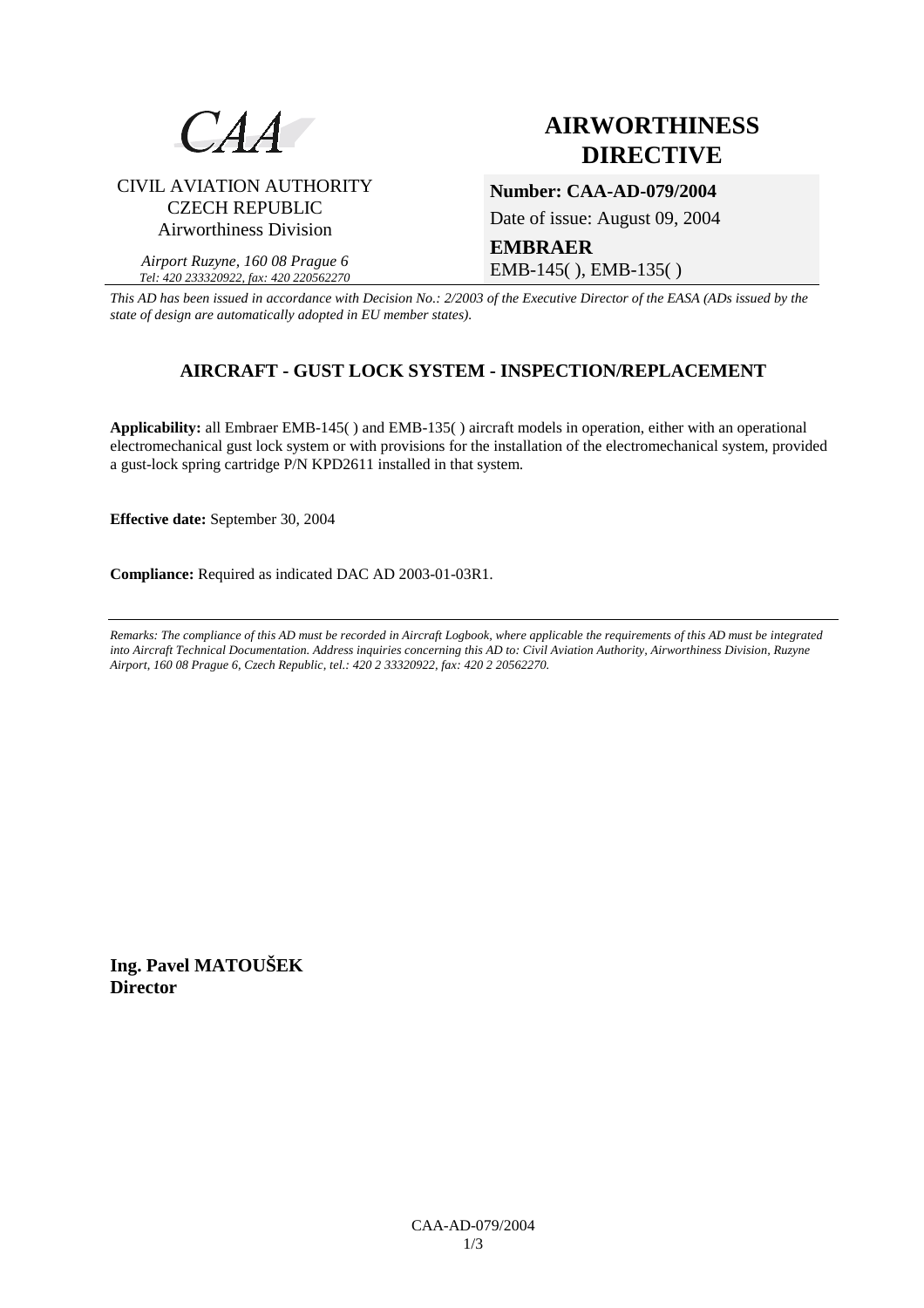#### **BRAZILIAN AIRWORTHINESS DIRECTIVE AD No.: 2003-01-03R1**

#### **EFFECTIVE DATE: 26 Jul. 2004**

The following Airworthiness Directive (AD), issued by the Departamento de Aviação Civil (DAC) in accordance with provisions of Chapter IV, Title III of Código Brasileiro de Aeronáutica - Law No. 7,565 dated 19 December 1986 - and Regulamento Brasileiro de Homologação Aeronáutica (RBHA) 39, applies to all aircraft registered in the Registro Aeronáutico Brasileiro. No person may operate an aircraft to which this AD applies, unless it has previously complied with the requirements established herein.

#### **AD No. 2003-01-03R1 - EMBRAER - Amendment 39-1037.**

#### **APPLICABILITY:**

This Airworthiness Directive is applicable to all Embraer EMB-145( ) and EMB-135( ) aircraft models in operation, either with an operational electromechanical gust lock system or with provisions for the installation of the electromechanical system, provided a gust-lock spring cartridge P/N KPD2611 installed in that system.

#### **CANCELLATION / REVISION:**

This AD cancels and supersedes the AD No. 2003-01-03, original issue – Amdt 39-980, dated 10 Feb. 2003, and is being issued to include a terminal action through replacement of the spring cartridge by one bearing a new P/N.

#### **REASON:**

It has been found the occurrence of cases of unscrewing of the spring cartridges of the electromechanical elevators gust lock system, precluding them to be unlocked on the ground, with a possibility of elevator jam if the failure occurs during flight.

Since this condition may occur in other aircraft of the same type and affects flight safety, a corrective action is required. Thus, sufficient reason exists to request compliance with this AD in the indicated time limit.

#### **REQUIRED ACTION:**

Periodic inspection and replacement of the spring cartridges of the electromechanical gust lock system.

#### **COMPLIANCE:**

Required as indicated below, unless already accomplished.

**(a)** Within the 30 days previous to 10 Fev. 2003, the effective date of the original issue of this AD:

**(1)** For aircraft which have incorporated complete electromechanical elevators gust lock system either at factory or through accomplishment of Embraer Service Bulletins Nos. 145-27-0075, original issue, or 145-27-0086, original issue, or further revisions approved by the CTA, visually inspect the spring cartridges of the electromechanical gust lock system within the next 30 calendar days after 10 Feb. 2003, the effective date of the original issue of this AD, to make sure that the lock washer projection fits the slots in the cartridge flange. If there are signs of cartridge unscrewing, replace the spring cartridge assembly before next flight. Repeat the inspection at intervals no larger than 800 flight hours until accomplishment of item (b) below.

**(2)** For aircraft which have only the provisions for incorporation of the electromechanical elevators gust lock system either at factory or through accomplishment of Embraer Service Bulletins Nos. 145-27-0075, original issue, or 145- 27-0086, original issue, or further revisions approved by the CTA, and have installed spring cartridges P/N KPD2611, visually inspect the spring cartridges of the electromechanical gust lock system within the next 60 calendar days after 10 Feb. 2003, the effective date of the original issue of this AD, to make sure that the lock washer projection fits the slots in the cartridge flange. If there are signs of cartridge unscrewing, replace the spring cartridge assembly before next flight. Repeat the inspection at intervals no larger than 800 flight hours until accomplishment of item (b) below.